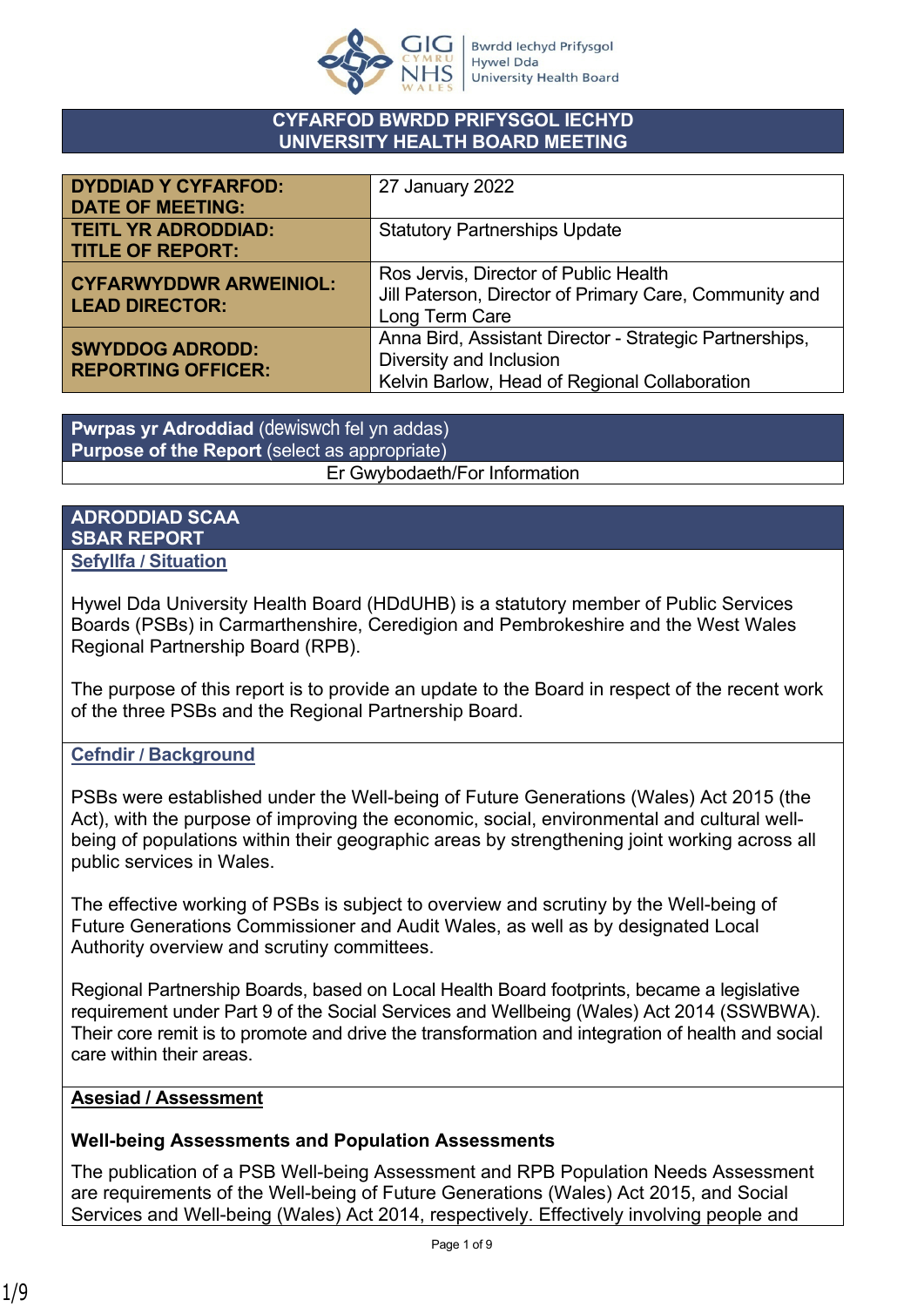communities is at the heart of improving well-being, therefore, engagement and consultation has been one of the key drivers during this round of assessments.

The three PSBs and the RPB have worked collaboratively on the Well-being Assessment and Population Assessments, using a Regional Engagement and Consultation Framework to provide a standardised approach to conducting the engagement and consultation activity. The regional survey was translated into a number of community languages and actively promoted by the Health Board's Community Development Outreach Team who are working specifically with minority ethnic communities and those who face barriers to accessing health care provision e.g. those who are homeless.

The Health Board has been represented at the regional working groups taking forward this work in conjunction with the three PSBs and the RPB. As part of its commitment, the Local Public Health Team and Strategic Partnership, Diversity and Inclusion Team undertook analysis of the health and well-being questions within the Well-being Survey. The analysis of the findings will be incorporated into the first set of draft Assessments which are due to be presented to PSBs at their meetings in November 2021.

The Health Board remains focussed on transforming its services in line with the strategic vision it set out in 'A Healthier Mid and West Wales', As part of that process it is developing a practical, sustainable social model for health and wellbeing, that will underpin the whole health system, and expanded the focus to include the role of the food system in health and wellbeing.

The Medical Director / Deputy CEO has specific planning objectives and subsequent work programmes relating to the social model of health and well-being, and optimising the food system for well-being. The specific objectives are:

- 4.L Design and implement a process that continuously generates new proposals that can be developed into planning objectives aimed at constantly moving us towards a comprehensive "social model for health" and cohesive and resilient communities. The process needs to involve our local population as well as a diverse set of thought and system leaders from across society
- 4.N Create and implement a process in partnership with local authorities, PSBs and other stakeholders that engages and involves representatives of every aspect of the food system. This will include growers, producers, distributors, sellers, those involved in preparation and the provision of advice to individuals & organisations and thought leaders in this field. The aim is to identify opportunities to optimise the food system as a key determinant of wellbeing. The opportunities identified will then need to be developed into proposed planning objectives for the Board and local partners for implementation from April 2023 at the latest

As was the case in 2018, when developing the strategic vision, it is vital that this model of service delivery and resource allocation is designed and agreed by PSBs and the RPB. To enable this partnership approach to progress, and to ensure the Wellbeing Assessments and Population Needs Assessment are reflected and reflect the developing model, the Health Board is meeting with Chairs, Vice-Chairs and Lead offers from the partnerships on February 2022. This will be an opportunity to showcase the Health Boards work to date, and the approach it has taken, and gain feedback and buy-in to the programme plans.

All PSB Well-being Assessments and the RPB Population Assessment will be presented to the Strategic Development and Operational Delivery Committee on 24<sup>th</sup> February 2022, prior to presentation to Board for approval on 31<sup>st</sup> March 2022.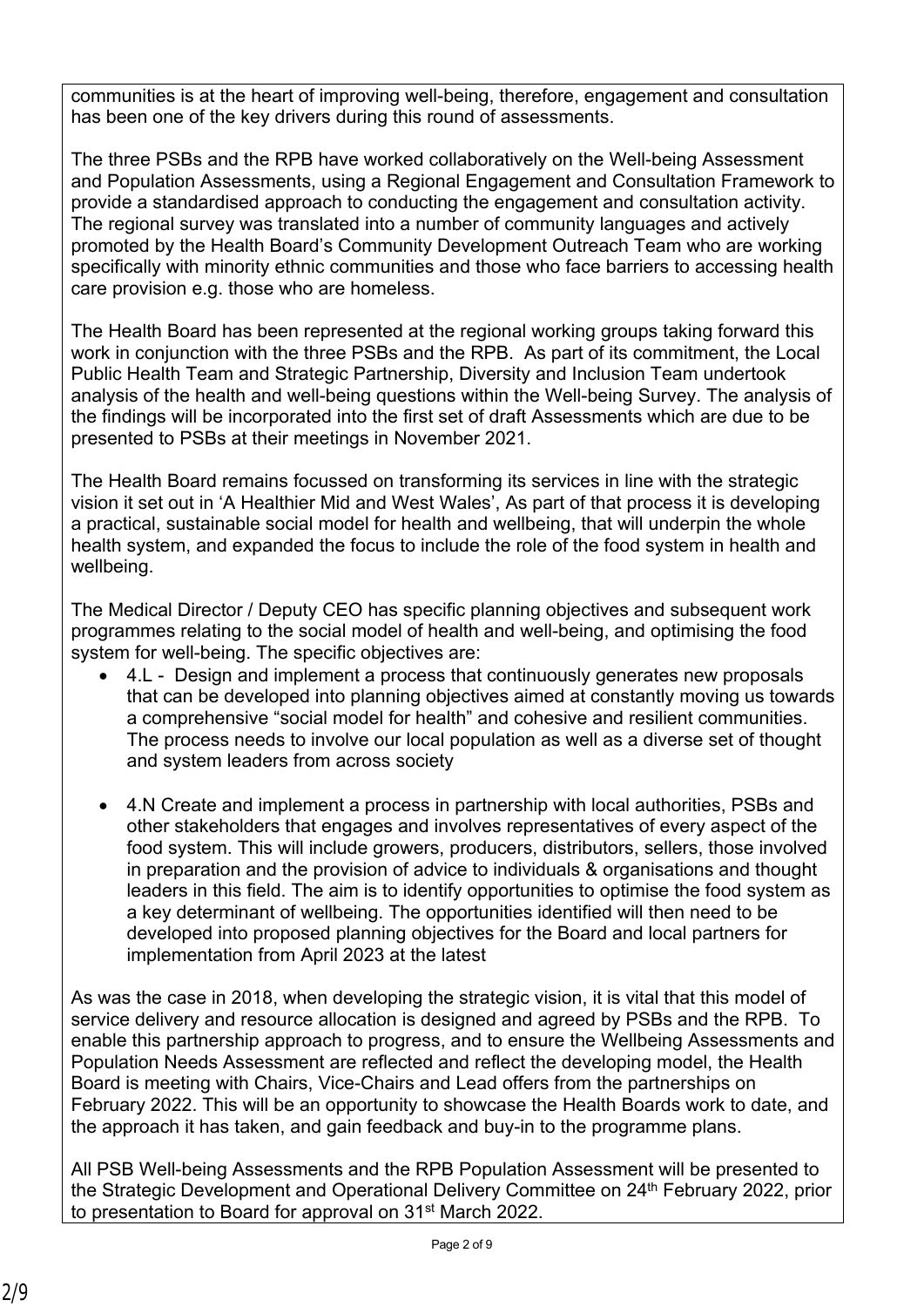# **Carmarthenshire Public Services Board (PSB)**

The PSB meeting took take place on-line on  $24<sup>th</sup>$  November 2021 and the substantive agenda item was a review of the draft Well-being Assessment. This was subsequently approved by PSB members for public consultation for the period 2<sup>nd</sup> December 2021-20<sup>th</sup> January 2022. The draft Well-being Assessment can be accessed via the following link:

[https://www.thecarmarthenshirewewant.wales/media/jkcbckz0/draft-assessment-of-local-well](https://www.thecarmarthenshirewewant.wales/media/jkcbckz0/draft-assessment-of-local-well-being-2021.pdf)[being-2021.pdf](https://www.thecarmarthenshirewewant.wales/media/jkcbckz0/draft-assessment-of-local-well-being-2021.pdf)

An update on the PSB sub-groups was also tabled and a number of key areas for collaboration were highlighted including:

- Opportunities for collaboration regarding carbon reduction to respond to the climate emergency;
- Work on the development of a volunteering strategy which is being led by Carmarthenshire Association of Voluntary Services;
- Phase 2 of the public sector procurement project which highlighted work which is ongoing within the Health Board to consider the feasibility regarding food supply and production. Also highlighted was the progress of the Carmarthenshire Food Network which takes forward action to make Carmarthenshire a sustainable food place;
- Progress on mapping opportunities for multi-agency/multi-sector town centre and community hub developments, with an initial focus on Llandeilo and Llandovery as part of the 10 rural towns' initiative.

A link to the Carmarthenshire PSB website is provided below, where copies of agenda and meeting papers are available to review: <http://www.thecarmarthenshirewewant.wales/meetings/>

## **Ceredigion Public Services Board (PSB)**

The PSB met on-line on 18<sup>th</sup> November 2021 and a substantive agenda item was the review of the draft Well-being Assessment and subsequent approval by PSB members to progress to a public consultation phase. The draft Well-being Assessment can be accessed via the following link and is open until 28<sup>th</sup> January 2022: [draft-ceredigion-assessment-of-local-well-being.pdf](https://www.ceredigion.gov.uk/media/10312/draft-ceredigion-assessment-of-local-well-being.pdf)

An update on the PSB sub-groups was also discussed highlighting a number of key areas for collaboration including:

- A Carbon Neutral Aberystwyth and work which is on-going to develop a single energy centre, led by the University of Aberystwyth and which the Health Board and Local Authority are participating in;
- An update on the Tackling Poverty strategy and actions;
- The multi-agency approach to well-being in Lampeter which will include a mapping of existing provision to assess how well this meets the needs of the population.

A link to the agenda and papers of Ceredigion PSB is provided below: [https://www.ceredigion.gov.uk/your-council/partnerships/ceredigion-public-services](https://www.ceredigion.gov.uk/your-council/partnerships/ceredigion-public-services-board/public-services-board-meetings/)[board/public-services-board-meetings/](https://www.ceredigion.gov.uk/your-council/partnerships/ceredigion-public-services-board/public-services-board-meetings/)

## **Pembrokeshire Public Services Board (PSB)**

The PSB meeting took take place on-line on 14<sup>th</sup> December 2021 and a substantive agenda item was the review of the draft Well-being Assessment and following discussion PSB members agreed a number of changes which would be made prior to progressing to a public consultation phase. At the time of writing this report the draft Well-being Assessment had not yet been published for public consultation.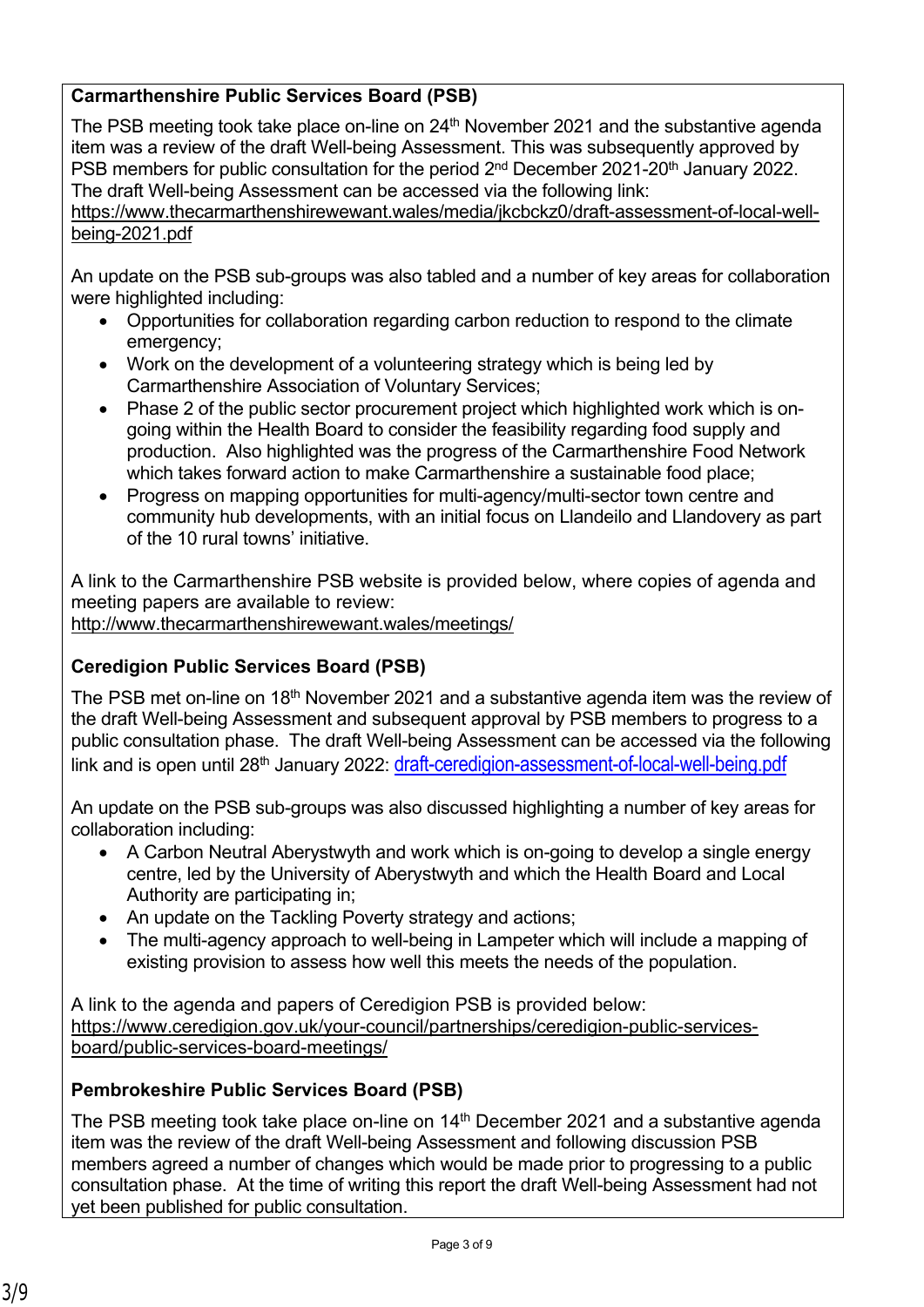A link to the agenda and papers of Pembrokeshire PSB is provided below: <https://www.pembrokeshire.gov.uk/public-services-board/psb-agendas-and-minutes>

## **Regional Partnership Board (RPB) Update**

The RPB last met on 22<sup>nd</sup> October 2022 and a summary of that meeting was provided in the November 2021 Statutory Partnerships update to Board. The RPB meet again on 20<sup>th</sup> January 2022.

Since the last formal meeting work has been progressing in a number of areas including:

## **Production of Population Assessment and Market Stability Report**

The Social Services and Wellbeing (Wales) Act 2014 has been amended by Regulation to require local authorities to work together with health partners, to produce a regional Market Stability Report (MSR) in addition to existing requirements to produce a Population Needs Assessment (PNA). The PNA focusses on the needs of our population: the demand, whilst the MSR focusses on the supply of care and support. Supported by West Wales Care Partnership Team the PNA is being developed by the Health Board's Tritech Institute and the MSR is being developed by the Institute of Public Care at Oxford Brookes University.

Together, the PNA and MSR are key instruments in the integrated planning and delivery of health and care services for the region will help to shape their Joint Areas Plans. The production of the PNA and the MSR has been overseen by the Regional Commissioning Programme Group chaired on behalf of the RPB by Jake Morgan, Carmarthenshire County Council.

An extraordinary meeting of the Regional Partnership Board was held on  $7<sup>th</sup>$  December 2021 to consider the initial findings. The meeting took a workshop format and allowed members to check and challenge these findings.

For the PNA, chapters have now been produced for the following Population Groups:

- Learning Disability
- Sensory impairment
- Older people
- Unpaid carers
- Physical Disability
- Mental Health
- Dementia
- Children and Young People
- Substance Misuse
- **•** Autism
- Violence Against Women Domestic Abuse and Sexual Violence

At the time of writing this report, the chapters are being reviewed with key stakeholder groups and cross cutting themes being collated.

For the MSR a draft report has been produced following:

- Analysis of data, both from published sources and bespoke data collections from the three counties and Hywel Dda University Health Board;
- Review of key policy documents, strategies, and plans;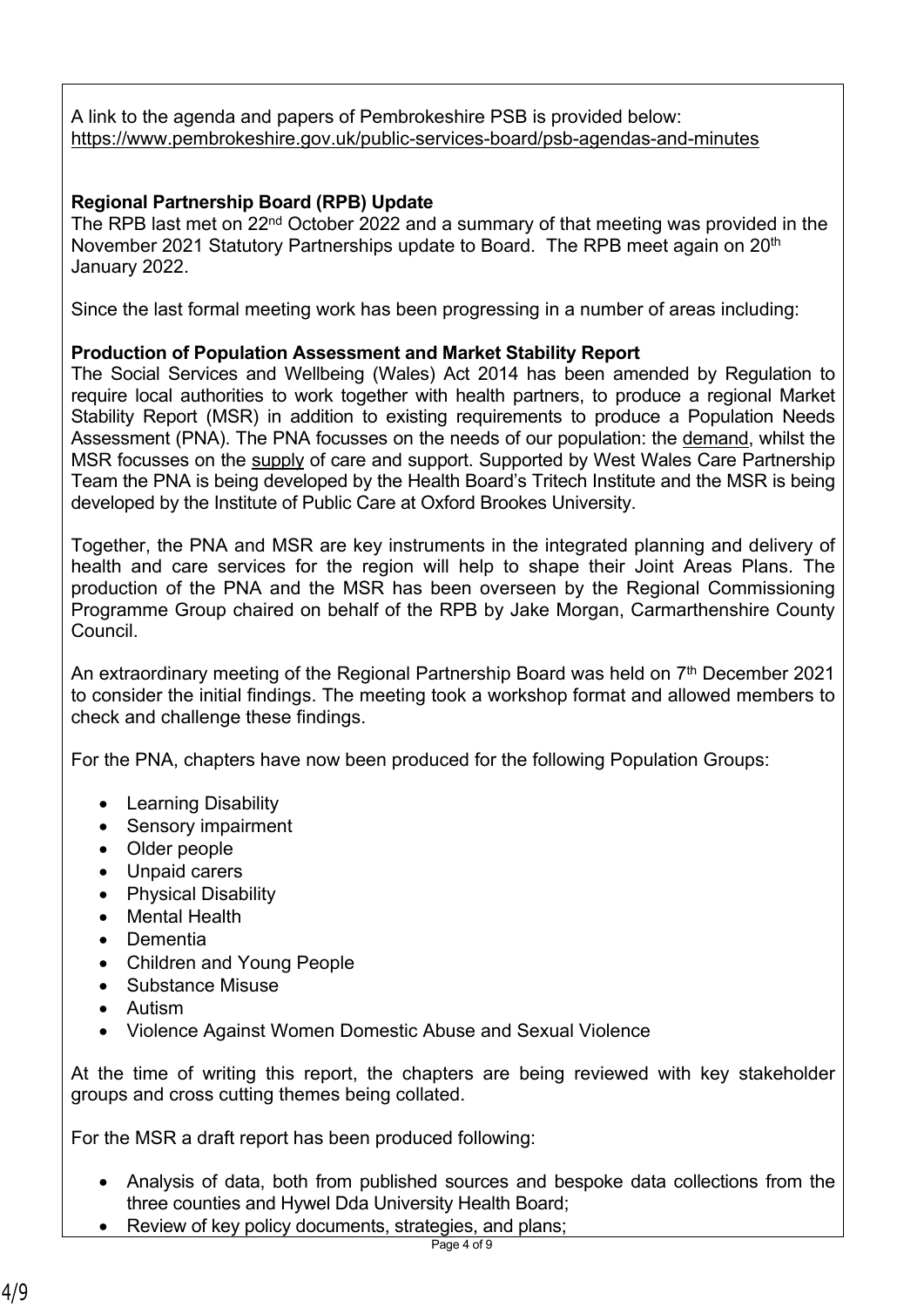- Surveys of providers (administered bilingually online);
- Interviews and focus groups with commissioners and providers;
- Intelligence from the engagement programme to inform the PNA and well-being assessments, including engagement with citizens, individuals with care and support needs and their Carers.

#### **Next Steps**

Key findings of the MSR have been shared with Directors of Social Services and will be discussed with Executive Directors within the Health Board early in the New Year to inform a final draft. Full drafts of the MSR and PNA are due to be presented to the RPB on 20<sup>th</sup> January for consideration.

The RPB Population Assessment will be presented to the Strategic Development and Operational Delivery Committee on 24th February 2022, prior to presentation to Board for approval on 31<sup>st</sup> March 2022. They will be taken through formal processes for agreement in Carmarthenshire County Council, Pembrokeshire County Council and Ceredigion County Council will then be published in April and June 2022 respectively.

## **Health and Social Care Regional Integration Fund**

Welsh Government have confirmed that the Health and Social Care Regional Integration Fund (the RIF) will replace and build upon the progress made under the previous Integrated Care Fund (ICF) and Transformation Fund (TF). The RIF is a 5 year fund to deliver a programme of change from April 2022 to March 2027 and will seek to create sustainable system change through the integration of health and social care services.

Key features and values of the Fund include:

- A strong focus on prevention and early intervention
- Developing and embedding national models of integrated care
- Actively sharing learning across Wales through communities of practice
- Sustainable long term resourcing to embed and mainstream new models of care
- Creation of long term pooled fund arrangements
- Consistent investment in regional planning and partnership infrastructure

The funding confirmed for West Wales is set out below and totals £18.5m:

| <b>RPB</b>           | НB<br>Formula | Regional<br><b>Infrastructure</b> | <b>National Priorities 100% WG Funding</b> |                 | <b>New Model</b><br><b>Development</b> | <b>National</b><br><b>Embedding Fund</b> | <b>Total WG</b><br><b>Contribution</b> |             |
|----------------------|---------------|-----------------------------------|--------------------------------------------|-----------------|----------------------------------------|------------------------------------------|----------------------------------------|-------------|
|                      |               | Fund 75% up<br>to £750K           | <b>IAS</b>                                 | <b>Dementia</b> | <b>Memory</b><br><b>Assessment</b>     | <b>90% WG</b><br><b>Funding</b>          | 70% WG Funding                         |             |
| West<br><b>Wales</b> | 12.80%        | £500,000                          | £398,0<br>00                               | £1.249.000      | £384,000                               | £4,806,912                               | £11,216,128                            | £18,554,040 |

Welsh Government expect that the RIF will be a key lever to drive change and transformation across the health and social are system and in doing so will directly support implementation of several key pieces of policy and legislation.

Detailed **draft** guidance was issued to RPBs on 23rd December 2021. Health Boards will act as the "bankers" and hold the RIF funding on behalf of the RPB but will not make decisions on behalf of the RPB. As with the previous funding streams there must be a partnership approach to decision making across the region, and there is an expectation that all partners work together in a cohesive and collaborative manner when planning financial investments. RPBs must develop and agree **a memorandum of understanding** to clearly set out the governance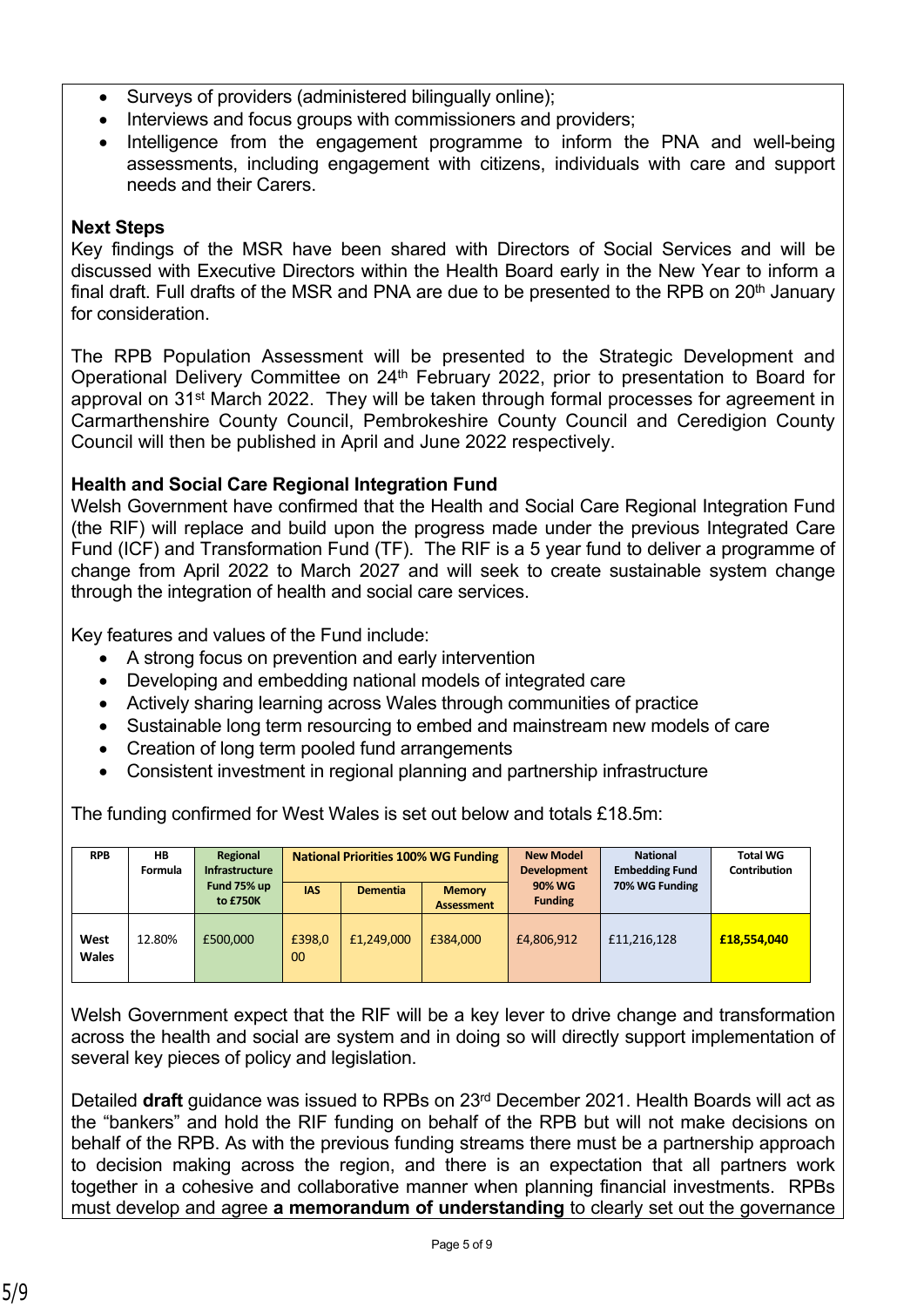and accountability arrangements for decision making and managing investment of the RIF.

One key feature of the new RIF is a requirement for any project receiving funding to include an element of **match funding.** The Health Board will need to ensure that this is considered as part of its financial plans for the 2022 round of Integrated Medium Term Planning and any risks to the future delivery of services funded from existing or new funding streams are appropriately managed. The table below aims to provide some examples of monetary and resource match.

| Type of match<br>funding                 | <b>Description</b>                                                                                                                                                                                                                                                                       |
|------------------------------------------|------------------------------------------------------------------------------------------------------------------------------------------------------------------------------------------------------------------------------------------------------------------------------------------|
| Monetary                                 | Statutory partner core finances<br>3rd Sector grants<br>Income generation<br>$\bullet$                                                                                                                                                                                                   |
| Staff time                               | People's time as a direct contribution to programme<br>$\bullet$<br>management and delivery<br>Research and/or professional activity for example expertise in<br>$\bullet$<br>procurement, finance, digital, analytics etc.                                                              |
| Volunteer time                           | Evidenced volunteered time (non-cash)<br>$\bullet$                                                                                                                                                                                                                                       |
| <b>Facilities and</b><br><b>Building</b> | Buildings and facilities that support the front line delivery of<br>$\bullet$<br>services and projects to the public, for example treatment/ care<br>and support space, social and well-being space and co-location<br>of services and delivery staff.<br><b>Equipment and materials</b> |

Work is underway to identify potential eligible match requirements as part of the programme development. If there is inadequate or insufficient commitment to the long term goal of investing match funding to support the embedding of new systems and services, Welsh Government officials will work closely with RPBs to develop an improvement plan.

# **Transition to New Funding Regime:**

The transition from Integrated Care Fund and Transformation Programme to the Regional Integration Fund (RIF) is a significant programme of work. Whilst, there has already been significant progress made to evaluate the impact of the existing programmes a number of key tasks that require completion include:

- 1. Assessment and determination of requirements from WWCP team (RPU) and development of a business plan for next 5 years.
- 2. Complete the evaluation and assessment of compatibility of existing ICF funded projects with RIF.
- 3. Complete the evaluation and assessment of compatibility of Transformation Projects with RIF
- 4. Produce detailed modelling of implications of funding guidance/allocations.
- 5. Development and agreement of new strategic programmes of RPB.
- 6. Development of Investment Proposals for new Programmes to be agreed by RPB by March 2022.

In order to progress this work it has been recommended to the Integrated Executive Group of the RPB that a funding transformation steering group be convened to begin this work immediately. The funding transformation steering group will include representation from all key partners including finance and HR representation. A key function of the group will be to provide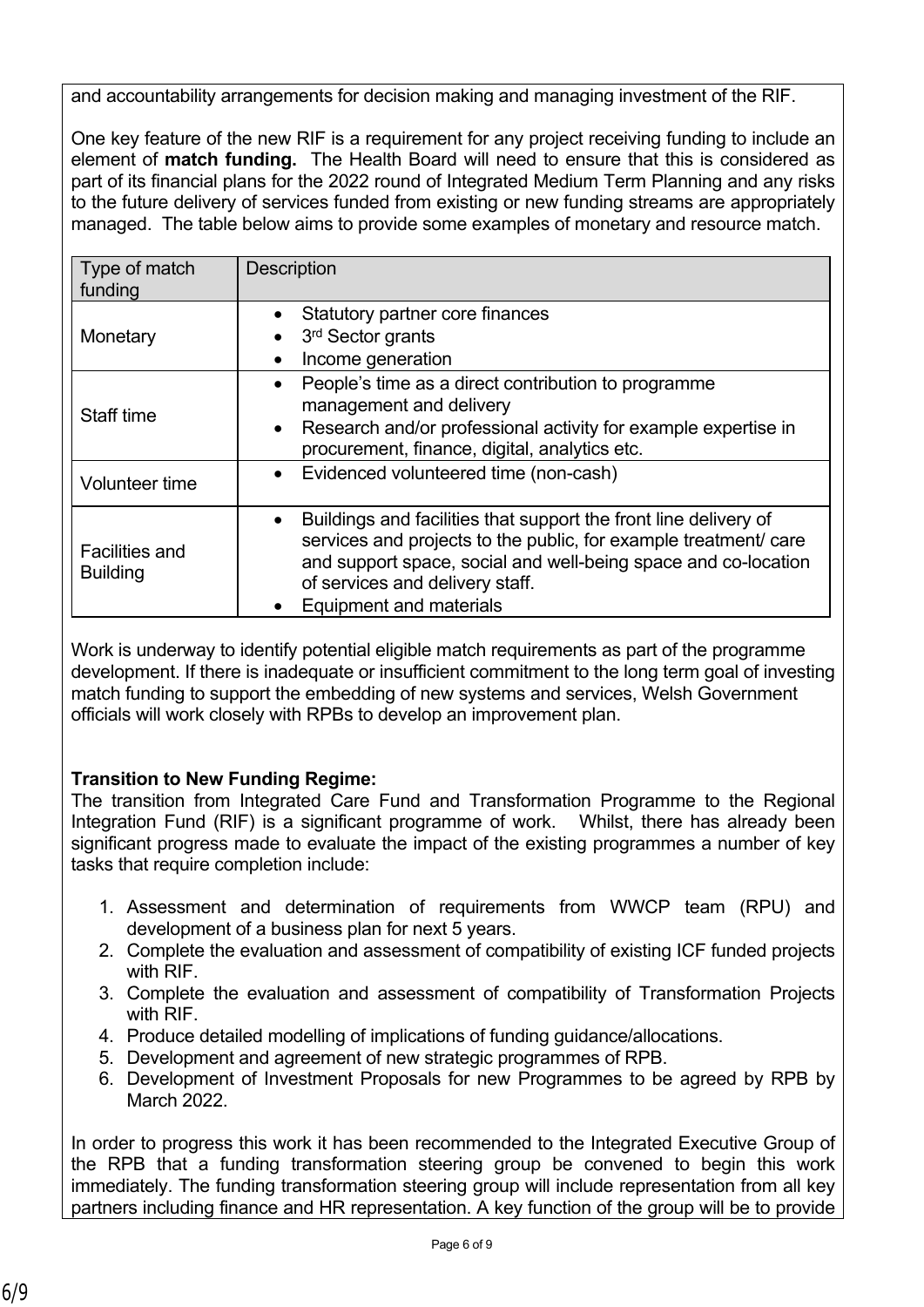weekly updates to all partners as the programme of transition progresses. This group will also play a key role in articulating and putting in place a plan to manage any risks associated with the transition and sustainability of future funding arrangements.

Agendas and minutes of RPB meetings can be accessed [here.](https://www.wwcp.org.uk/west-wales-regional-partnership-board-agendas-and-minutes/)

**Argymhelliad / Recommendation**

The Board is asked to:

- Note the collaborative work which is underway to support the development of the Well-being Assessments and Population Needs Assessment and their proposed timelines for presentation to the Health Board for approval;
- Note the update on recent activity of the RPB and the briefing on the new Welsh Government Regional Investment Fund;
- Note the links to the PSB and RPB websites, where the agenda and minutes of recent meetings can be accessed.

| Amcanion: (rhaid cwblhau)<br><b>Objectives: (must be completed)</b>                                                               |                                                                                                                                                                                                                            |  |
|-----------------------------------------------------------------------------------------------------------------------------------|----------------------------------------------------------------------------------------------------------------------------------------------------------------------------------------------------------------------------|--|
| Cyfeirnod Cofrestr Risg Datix a<br>Sgôr Cyfredol:<br>Datix Risk Register Reference<br>and Score:                                  | Not applicable                                                                                                                                                                                                             |  |
| Safon(au) Gofal ac lechyd:<br>Health and Care Standard(s):<br><b>Hyperlink to NHS Wales Health</b><br><b>&amp; Care Standards</b> | Governance, Leadership and Accountability                                                                                                                                                                                  |  |
| <b>Amcanion Strategol y BIP:</b><br><b>UHB Strategic Objectives:</b><br><b>Hyperlink to HDdUHB Strategic</b><br><b>Objectives</b> | All Strategic Objectives are applicable                                                                                                                                                                                    |  |
| <b>Amcanion Llesiant BIP:</b><br><b>UHB Well-being Objectives:</b><br><b>Hyperlink to HDdUHB Well-</b><br>being Statement         | Improve population health through prevention and early<br>intervention, supporting people to live happy and healthy<br>lives.<br>Transform our communities through collaboration with<br>people, communities and partners. |  |

| <b>Gwybodaeth Ychwanegol:</b><br><b>Further Information:</b> |                                                   |
|--------------------------------------------------------------|---------------------------------------------------|
| Ar sail tystiolaeth:                                         | Well-being of Future Generations (Wales) Act 2015 |
| <b>Evidence Base:</b>                                        | Social Services and Well-being (Wales) Act 2014   |
| <b>Rhestr Termau:</b>                                        | Contained within the body of the report.          |
| <b>Glossary of Terms:</b>                                    |                                                   |
| Partïon / Pwyllgorau â                                       | Not applicable                                    |
| ymgynhorwyd ymlaen llaw y                                    |                                                   |
| <b>Cyfarfod Bwrdd lechyd</b>                                 |                                                   |
| Prifysgol:                                                   |                                                   |
| <b>Parties / Committees consulted</b>                        |                                                   |
| prior to University Health Board:                            |                                                   |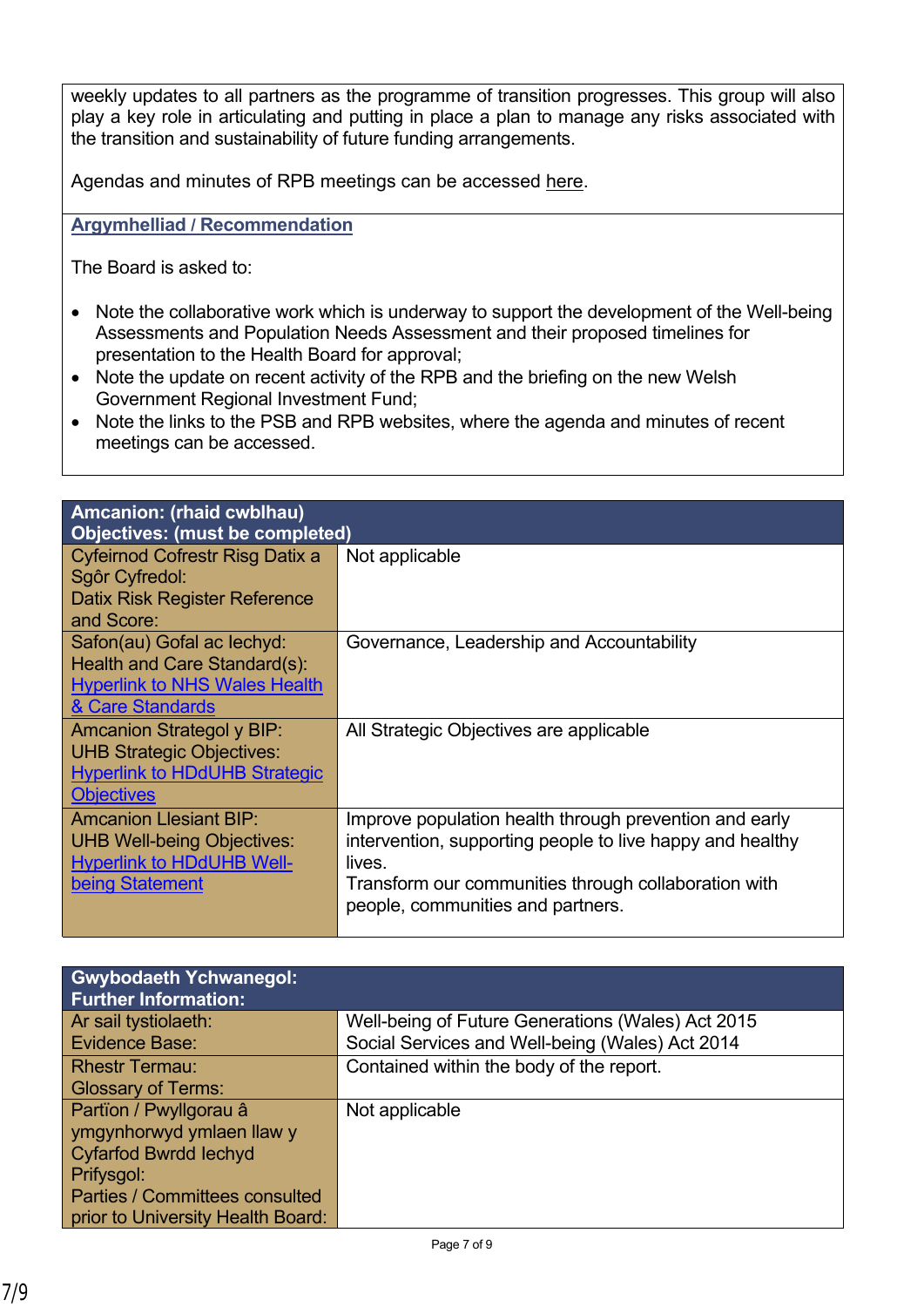| <b>Effaith: (rhaid cwblhau)</b>                                   |                                                                                                                                                                                                                                                                                                                                                                                                                                                                                                                                                                                                                                                                                                                                                                                                                                                                                         |  |
|-------------------------------------------------------------------|-----------------------------------------------------------------------------------------------------------------------------------------------------------------------------------------------------------------------------------------------------------------------------------------------------------------------------------------------------------------------------------------------------------------------------------------------------------------------------------------------------------------------------------------------------------------------------------------------------------------------------------------------------------------------------------------------------------------------------------------------------------------------------------------------------------------------------------------------------------------------------------------|--|
| Impact: (must be completed)                                       |                                                                                                                                                                                                                                                                                                                                                                                                                                                                                                                                                                                                                                                                                                                                                                                                                                                                                         |  |
| <b>Ariannol / Gwerth am Arian:</b><br><b>Financial / Service:</b> | HDdUHB staff time to support progression of PSB project<br>and delivery group meetings being established to drive<br>forward implementation of the Well-being Plans.<br>The Regional Partnership Board is working collaboratively to<br>deliver A Healthier West Wales. Welsh Government are<br>transitioning from Transformation Funding and Integrated<br>Care Funding to a new Health and Social Care Regional<br>Integration Fund (RIF). This funding will flow into the Health<br>Board but its use must be agreed through the RPB.<br>Guidance issued in relation to the new fund also identifies a<br>requirement to identify an element of match-funding in order<br>to be eligible for RIF funding.                                                                                                                                                                            |  |
| <b>Ansawdd / Gofal Claf:</b><br><b>Quality / Patient Care:</b>    | Improving the well-being of the population is at the forefront<br>of the two key pieces of legislation that provide a focus for<br>PSBs and RPBs. "A Healthier West Wales: Transformation<br>proposal by the West Wales Regional Partnership Board"<br>embraces a "through-age" model which will support people<br>in Starting and Developing Well; Living and Working Well;<br>and Growing Older Well.                                                                                                                                                                                                                                                                                                                                                                                                                                                                                 |  |
| <b>Gweithlu:</b><br><b>Workforce:</b>                             | Implementing the five ways of working required under the<br>Well-being of Future Generations (Wales) Act 2015 should<br>lead to increased collaboration and integration between<br>services, professionals and communities. "A Healthier West<br>Wales: Transformation proposal by the West Wales<br>Regional Partnership Board" includes a key programme of<br>work focused on "an asset-based workforce". This work will<br>be refreshed as part of the development of new proposals to<br>implement the requirements of the new Regional Integration<br>Fund.                                                                                                                                                                                                                                                                                                                        |  |
| Risg:<br><b>Risk:</b>                                             | Whilst each PSB Well-being Plan is different, there are<br>consistent themes of activity. There is a risk that whilst<br>addressing local need, there may be some inconsistency in<br>approach between counties for our wider population. We<br>have a duty as PSB members to encourage consistency of<br>approach where appropriate in order to minimise inequity.<br>Resourcing the project and delivery groups of PSBs could be<br>considered an "add on" responsibility by staff and the<br>synergy with achieving HDdUHB's goals need to be<br>understood.<br>Transition from the current RPB funding streams (ICF and<br>Transformation) to the new Health and Social Care Regional<br>Integration Fund will require risk consideration, in particular<br>to manage any requirements of projects which don't meet<br>the new criteria or which require evidence of match funding. |  |
| <b>Cyfreithiol:</b><br>Legal:                                     | It is a statutory duty for each PSB to produce a Well-being<br>Plan and Area Plan and for the UHB as named statutory<br>partners to work with the PSBs and RPB to support the<br>development and delivery of the actions within the Plan.                                                                                                                                                                                                                                                                                                                                                                                                                                                                                                                                                                                                                                               |  |
| <b>Enw Da:</b>                                                    | There is a statutory requirement for HDdUHB to contribute to                                                                                                                                                                                                                                                                                                                                                                                                                                                                                                                                                                                                                                                                                                                                                                                                                            |  |
| <b>Reputational:</b>                                              | the work of the PSBs and RPB. There is a statutory duty for                                                                                                                                                                                                                                                                                                                                                                                                                                                                                                                                                                                                                                                                                                                                                                                                                             |  |